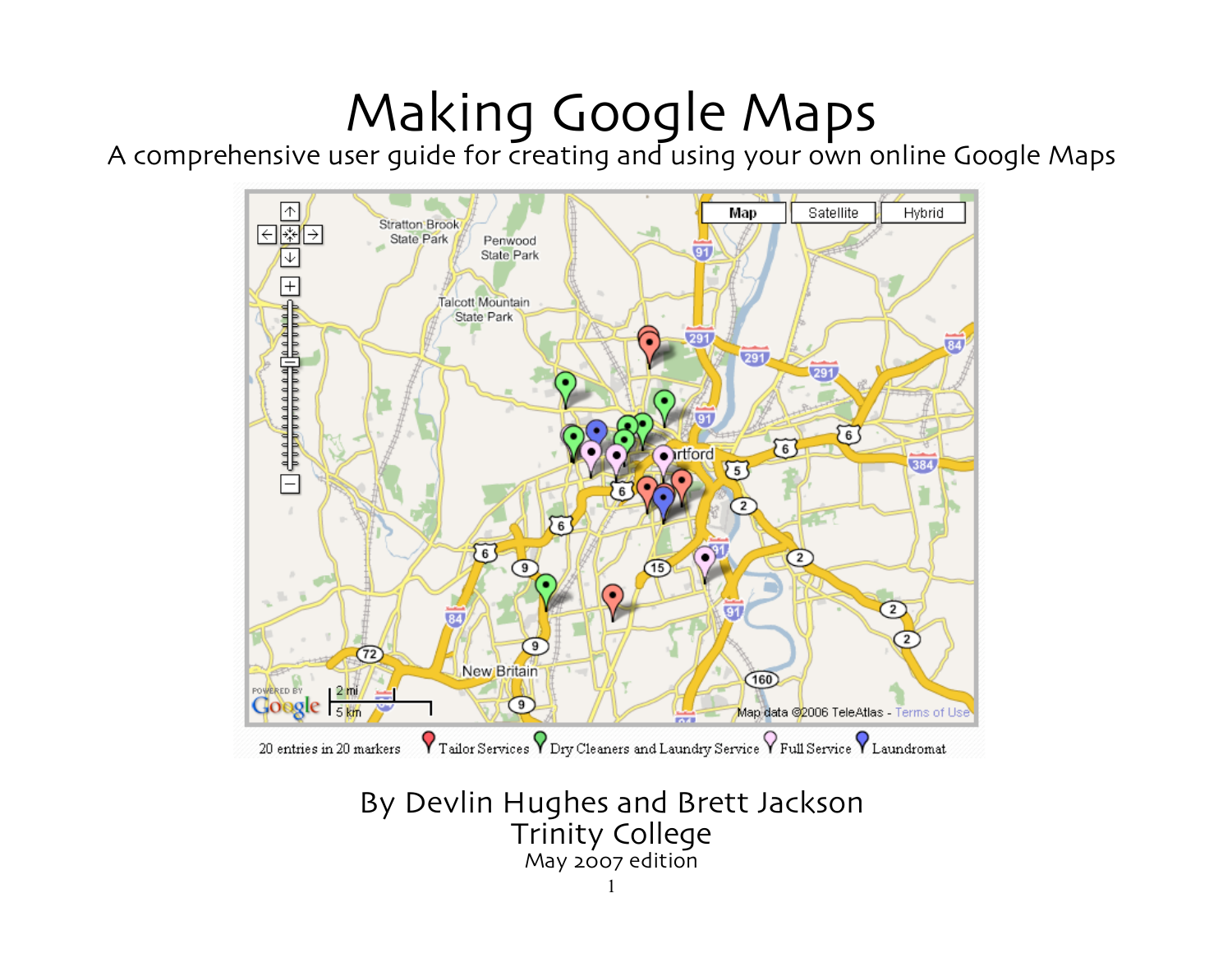# Chapter 1: Introduction to Google Mashups!

### What are mashups?

Like all maps, mashups display locations chosen by the map's creator, but unlike most maps, anybody with access to the internet can create a personalized mashup. Mashups live on the website on which they are created, can be edited by those with the correct login information, and are accessible to the public. You can also chose to display a mashup on your website.

Mashups use Google Map technology to display specific locations that you pick. They can be created to include a variety of information, such as the location's address and even a photograph. Depending on the type of location, you may also chose to include a phone number, hours of operation, or any other type of useful information.

The technology to make these maps appeared in early 2005. A number of websites arose almost immediately that allowed internet users to create their own online maps. While there are a wide variety of websites online that can be used to create Google Mashups, for the purposes of this manual we will use the ZeeMaps website.

### Why would I make a mashup?

A mashup visually graphs information in ways that charts, tables and spreadsheets cannot. By placing points in their actual geographic locations, data makes more sense and becomes more legible. They are useful for any number of purposes, from displaying the locations of dry cleaners in Hartford to mapping the frequency and location of criminal offences in a particular area. They can be useful for people who do not know an area well or to those who do know it well but need more information to be more readily available. They are relatively easy to make and to maintain, and can be made widely available through the Internet. They are flexible enough, too, as they can be used to create solutions for almost any organization.

As a project, some students worked to map resources available to single parent families in the Hartford area. Using the ZeeMaps website, they uploaded over 30 locations onto the map, including the name of the organization, its address, phone number, hours of operation, website address, contact information, and a brief description of the location. To make this online map useful, the students also created an informational pamphlet, which included instructions for using the map and locations for individuals to use the internet to access the map. The goal they wished to reach was to create a network among the included organizations and to help single parents in Hartford gain access to helpful resources.

Before creating a mashup, you should ask yourself if it would be helpful to your organization or to your patrons. Would it be valuable to display your information visually on a map? For example, mapping the food banks in the area to see where the available food is would indeed be helpful for examining food resources in a particular region, while mapping every store in a neighborhood might become cluttered and lose its usefulness.

### Who is my audience and how will they access the map?

Another important question that can help define what steps to take is who your audience will be. Who needs this map, and how will you get it to them? Do they have Internet access? If not, how can they get to it, and how can they find out about the map? Do you have a mass e-mail list to which you can send a link? Can you include the address in other promotional material, like the pamphlet the students made?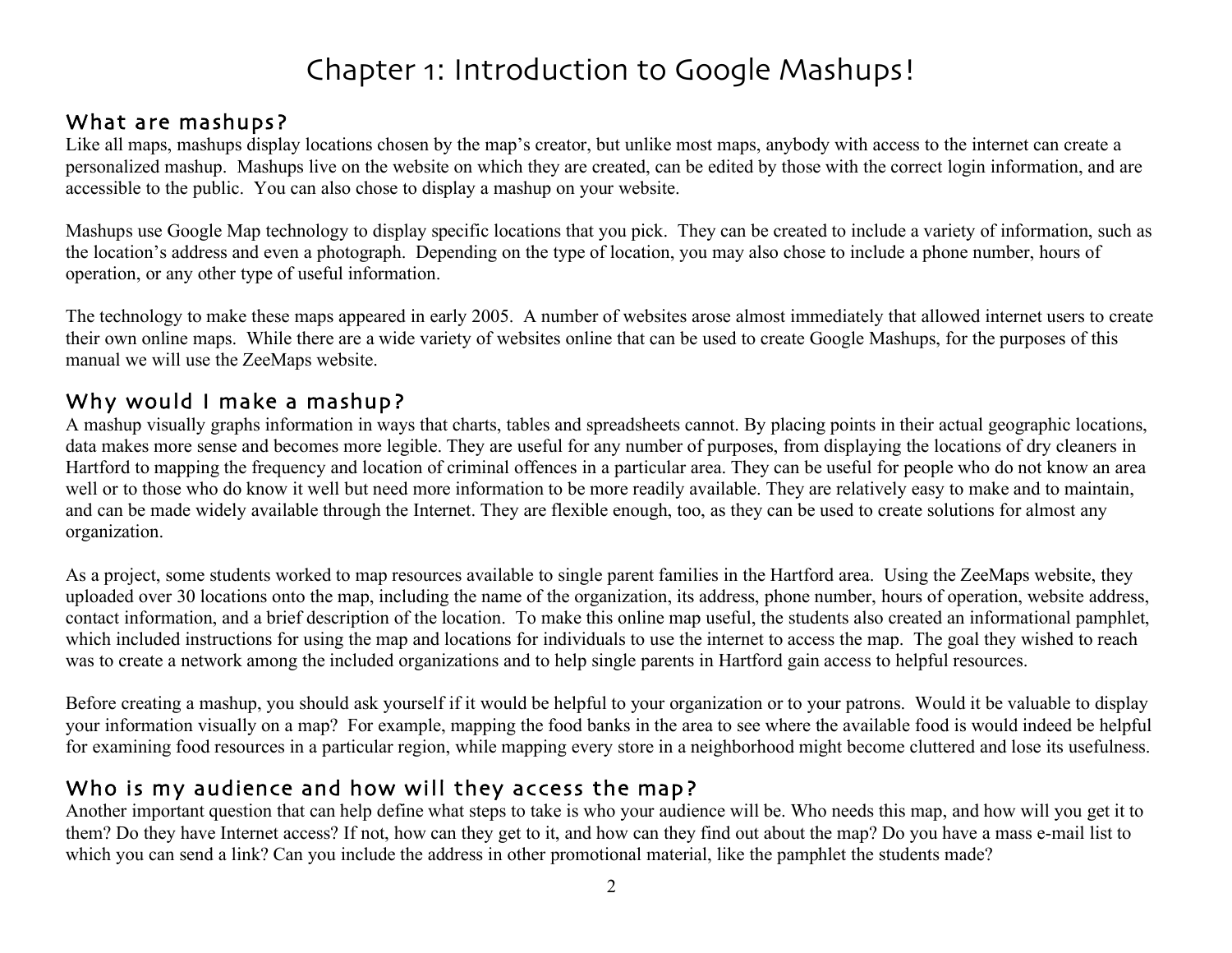# Chapter 2: Data Organization

# *What data do I want to use?*

Once you know what the subject of your map will be (such as Drycleaners in West Hartford), you need to decide what information you would like your map to portray.



Each location on your map will be represented by a "marker" (shown at left).

When someone using your map clicks on an individual marker, a "bubble" will pop up, revealing information relevant to the selected location. For example, on a map of Drycleaners in West Hartford, a marker for Esquire Cleaners may look like this  $\rightarrow$ 

The fields in the bubble shown at right are the name of the dry cleaner, address, phone number, and hours of operation.

As a general rule, less is more when it comes to data on these maps. The least amount of information you include on each marker, while still getting across all necessary information, the easier it will be for your users to read.



### How is My Data Organized?

Before you start any mapmaking, it is important to have all of your information organized in a way that you find easy to read. For our map on drycleaners in West Hartford, it might be easiest to write all the data down on one piece of paper, with a column for each "Name of Drycleaner," "address," "phone number," and "hours of operation." If you are comfortable using Microsoft Excel, this is a great option for organizing your data, and may make the actual creation of the map easier later on. We will describe this in more detail later on in the guide.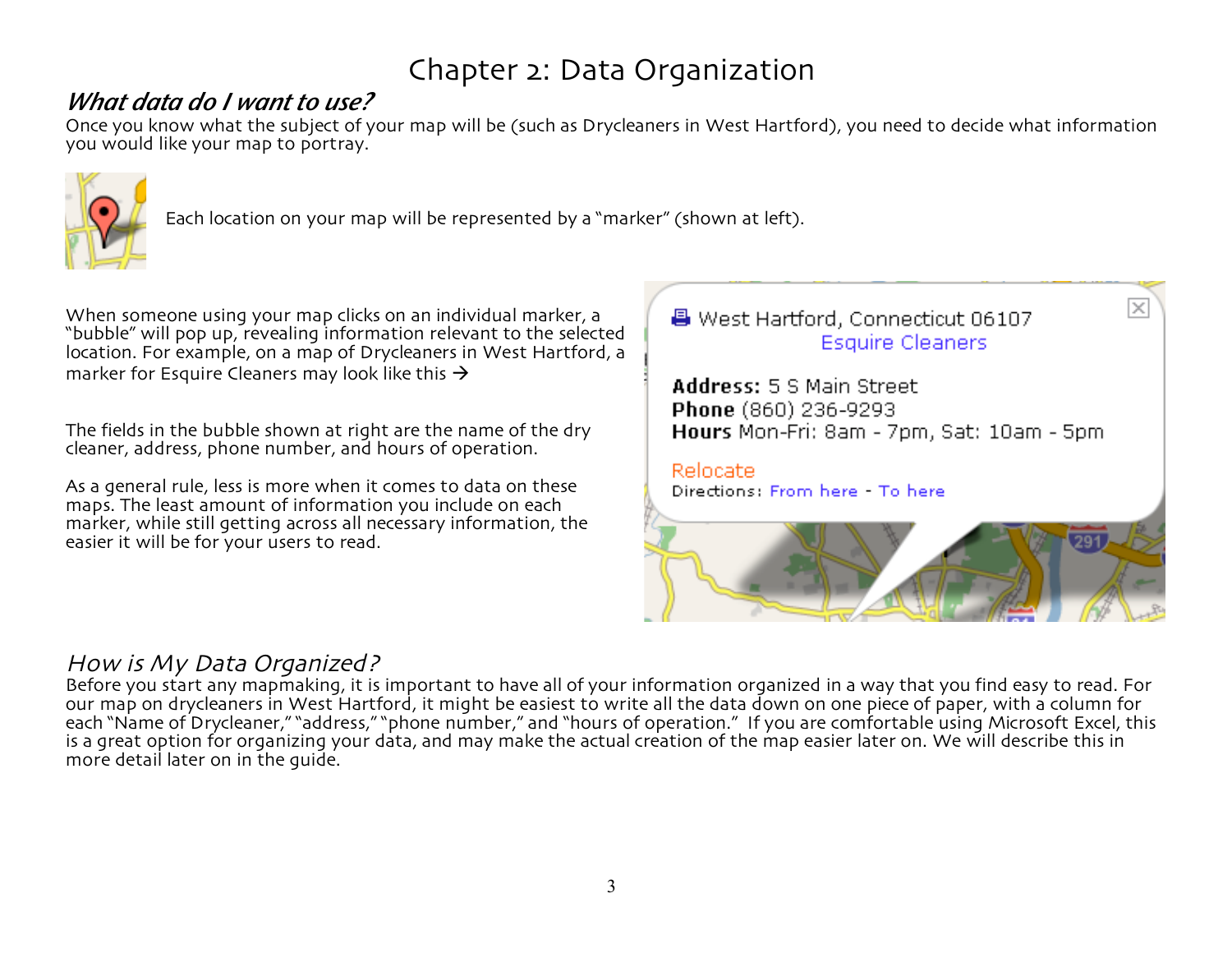# Chapter 3: The Anatomy of a Google Map



Contact Investor Relations Suggestions Privacy Terms Help Copyright @ 2005-2007 Zee Source. All rights reserved.

Take a moment to look at the ZeeMaps layout…

- Notice the zoom controls on the far left of the map. When you first open your map, you will need to zoom in to get to the area you wish to work with. This takes a lot of playing around with the controls in a trial-and-error fashion.
- Also note the 4 menus at the top of the map: "Add Marker" "Add Annotation" "Refresh" and "Advanced". The "Advanced" menu drops down when you hover your cursor over it, and contains most of the tools needed to make changes to your map (shown above).
- In the top right corner of the map, there are three options for how your map is displayed—"map" (as it is shown now), "satellite" (with actual satellite images of the area), and "hybrid" (which combines map and satellite). Try the different ways to display the map to see which you like best!
- The name of our map is shown at the top left of the page ("Map-35063"). Your map will also be given a number like this one until you change its name yourself.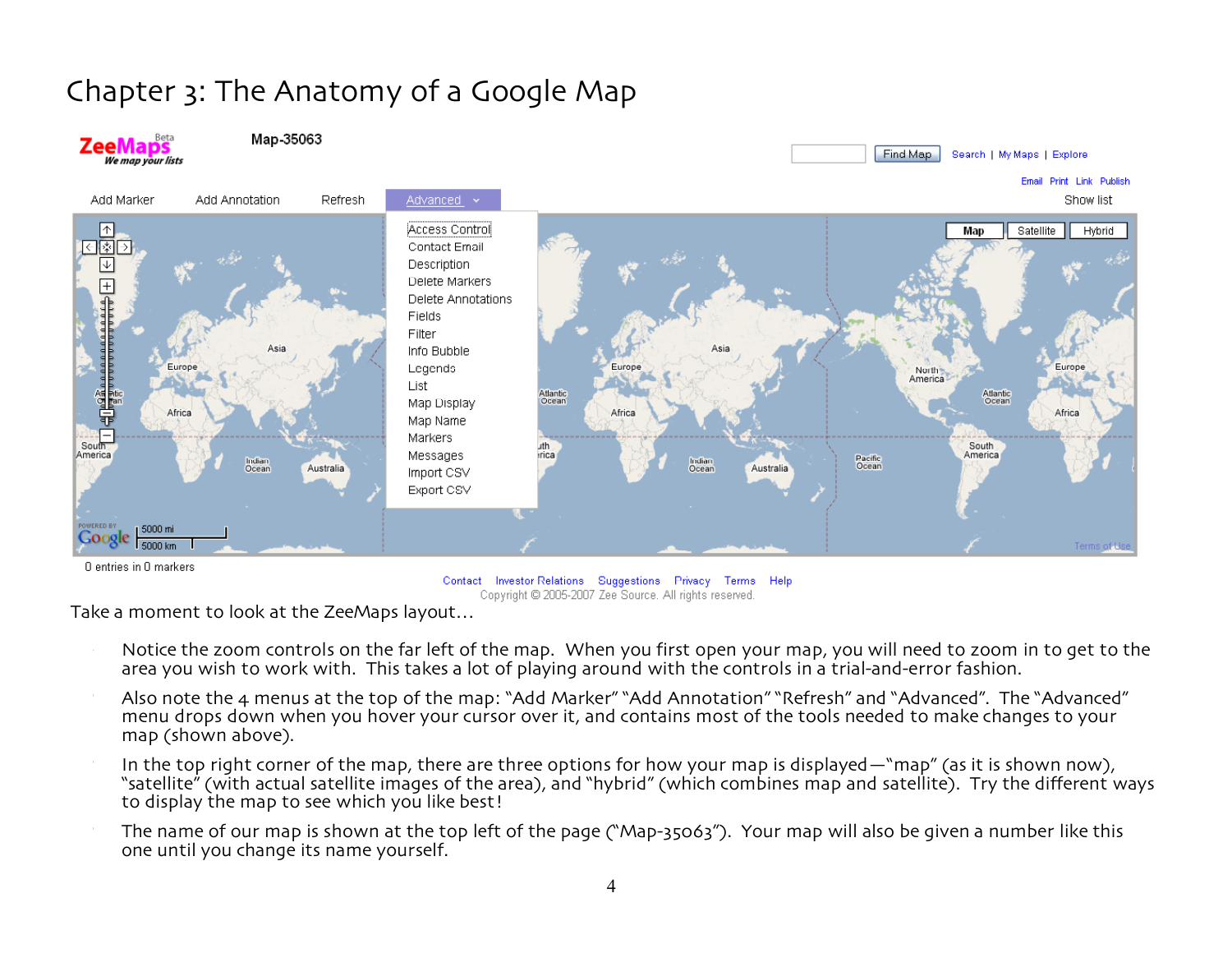# - Chapter 2: Making Your Map

Covered in this chapter:

2.1 Getting your Map and Giving it a Name

2.2 Zooming In

2.3 Setting Access Control

2.4 Adding Markers (Individually or as a CSV)

2.5 Changing the Fields of the Markers

2.6 Adding Annotations

2.7 Map Description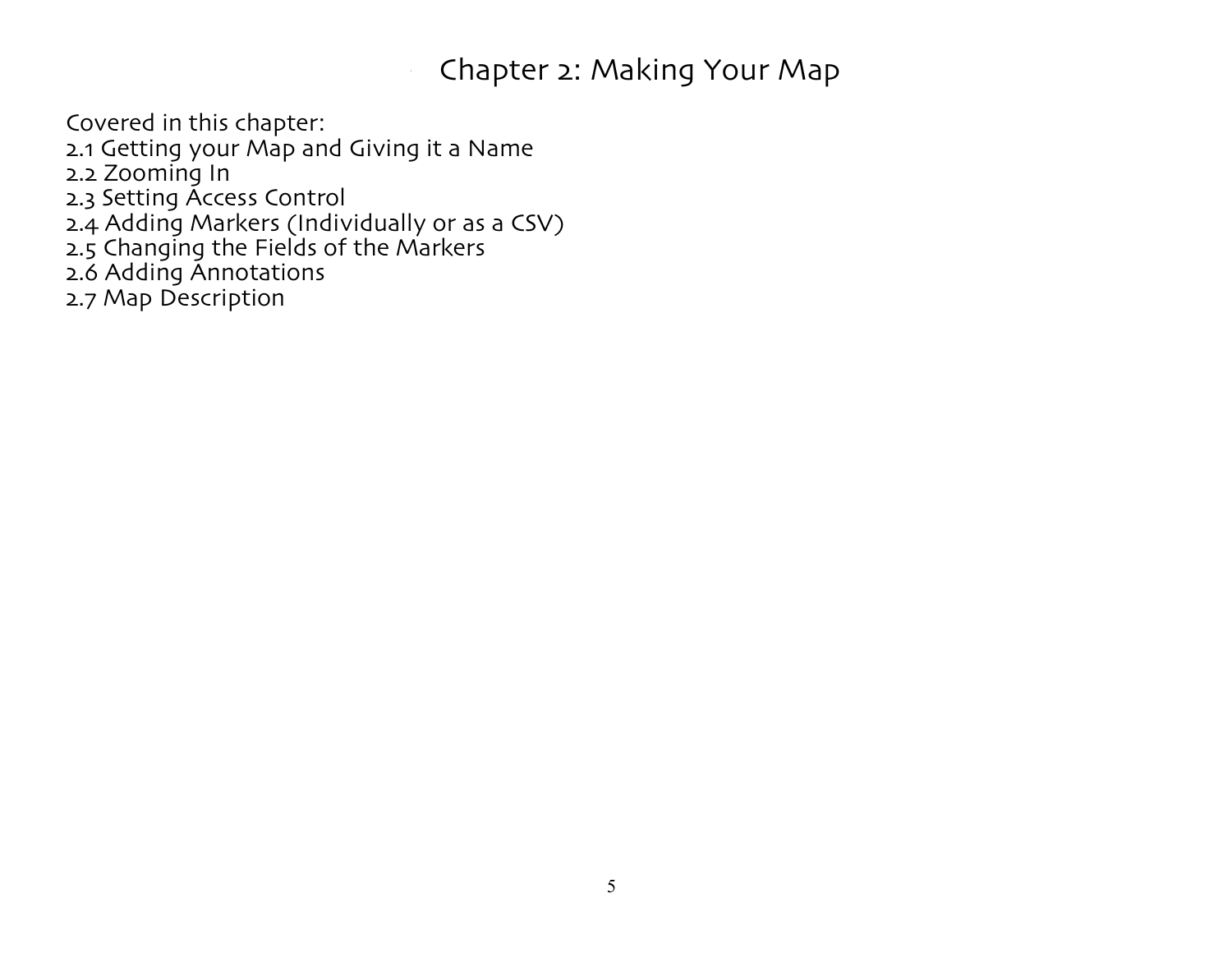### 2.1 Getting Your Map and Giving it a Name

1. Go to www.ZeeMaps.com and click "Create a Map" (shown below)

|                                    | 1. Create a map<br>2. Add markers on your map<br>3. Share your map<br>4. Answer questions with your map<br>Featured Map: Used Computer Stores in the US | Why list when you can map? |               |                                     | ZeeMaps<br>We map your lists<br>Learn more |  |
|------------------------------------|---------------------------------------------------------------------------------------------------------------------------------------------------------|----------------------------|---------------|-------------------------------------|--------------------------------------------|--|
| map name                           | Explore over 20,000 maps by                                                                                                                             | GO.                        |               | Create your own, free map<br>Create | Create                                     |  |
| location<br>Or, re-visit your maps |                                                                                                                                                         | GO                         | Create<br>Map | Housing<br>Map                      | IP<br>Map                                  |  |

2. The page that appears is your map! Click "Advanced" from the menu, and select "Map Name" from the drop-down menu, and in the box that appears, give your map a name. Also provide the email address you wish to have emails about the map sent to (you can go back and change either of these at any point).

| Access Control     |                                                                    |
|--------------------|--------------------------------------------------------------------|
| Contact Email      |                                                                    |
| Description        | $\mathbb{\times}$<br><b>Map name and Contact email</b>             |
| Delete Markers     |                                                                    |
| Delete Annotations | Hartford Dry Cleaners<br>Map Name                                  |
| <b>Fields</b>      |                                                                    |
| Filter             | Contact Email devlin.hughes@trincoll.edu                           |
| Info Bubble        |                                                                    |
| Legends            | We will not use this email for any other purpose, except to notify |
| List               | you of information about your map.                                 |
| Map Display        | Close<br>Submit<br>Reset                                           |
|                    |                                                                    |
| Map Name           |                                                                    |
| <b>Markers</b>     |                                                                    |
| Messages           |                                                                    |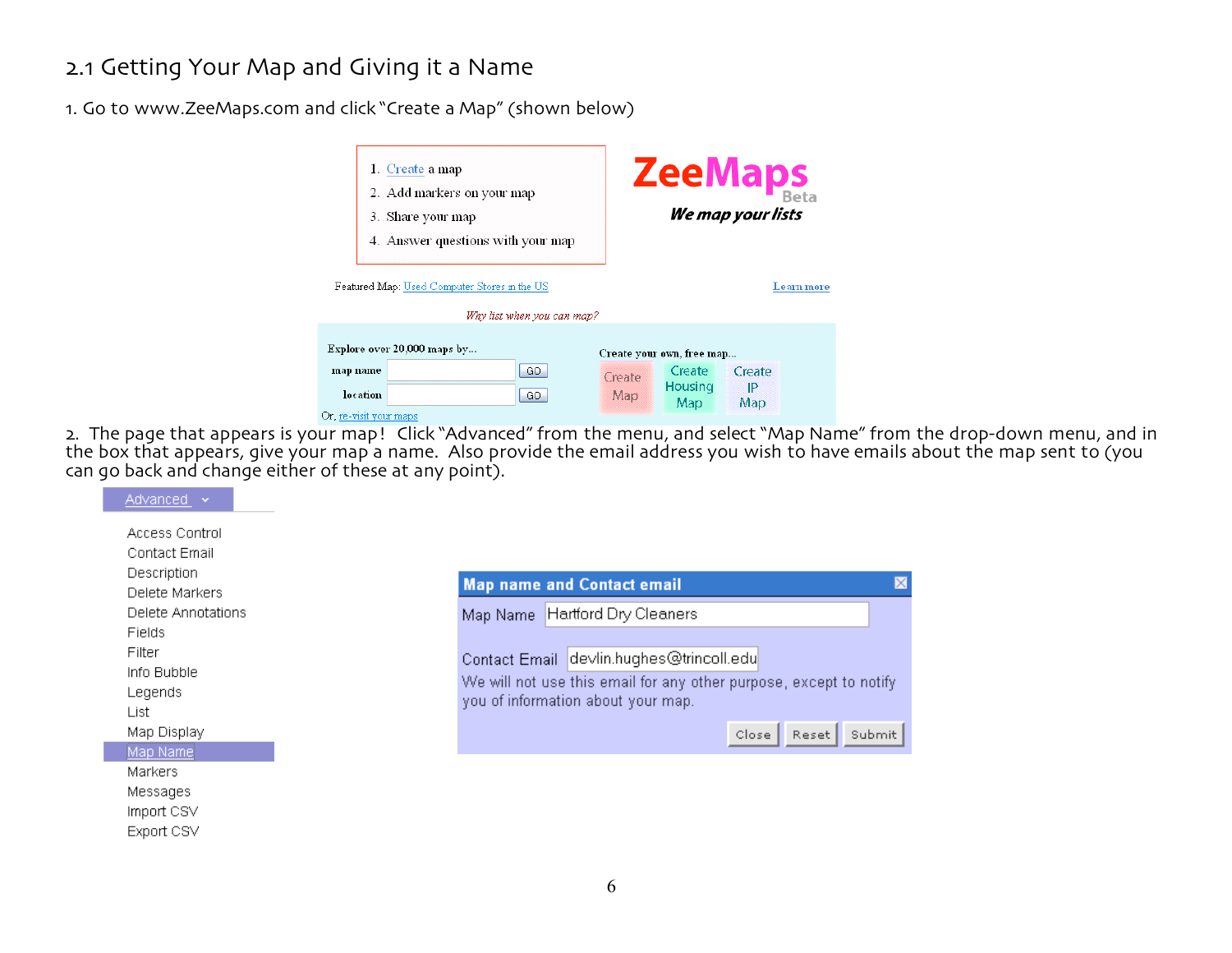# 2.2 Zooming In

1. Use the controls on the left side of your map (shown below) to zoom in to the area you wish to work with (i.e. Hartford, CT). To do this, just play around with the controls until your map looks the way you want it to.



ZeeMaps is saving all of these changes as you go along!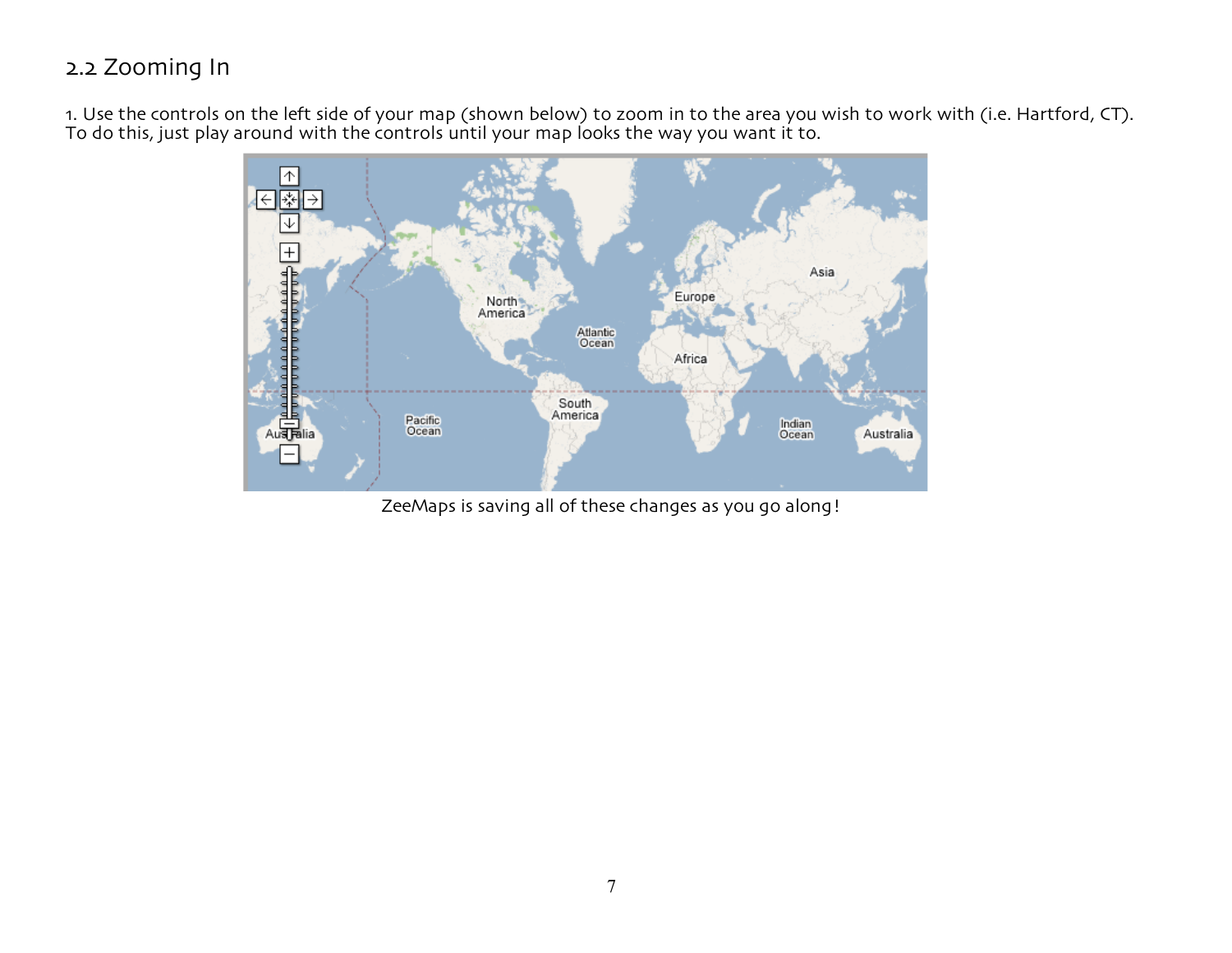# 2.3 Setting Access Control

1. Select "Access Control" from the "Advanced" drop down menu (shown below).

| Advanced ~                                                                                                                                                                              |                                                                                                                                                                                                                                                                                                                                                                                                                                                                                                                                                                                                                                                                                                                       |                                                                                                                                                                                                  |
|-----------------------------------------------------------------------------------------------------------------------------------------------------------------------------------------|-----------------------------------------------------------------------------------------------------------------------------------------------------------------------------------------------------------------------------------------------------------------------------------------------------------------------------------------------------------------------------------------------------------------------------------------------------------------------------------------------------------------------------------------------------------------------------------------------------------------------------------------------------------------------------------------------------------------------|--------------------------------------------------------------------------------------------------------------------------------------------------------------------------------------------------|
| Access Control<br><b>Contact Email</b>                                                                                                                                                  | <b>Change access controls</b><br>Close   Submit                                                                                                                                                                                                                                                                                                                                                                                                                                                                                                                                                                                                                                                                       | 2. Set passwords to match the level<br>of security you wish your map to<br>have.                                                                                                                 |
| Description<br>Delete Markers<br>Delete Annotations<br>Fields<br>Filter<br>Info Bubble<br>Legends<br>List<br>Map Display<br>Map Name<br>Markers<br>Messages<br>Import CSV<br>Export CSV | Access Controls:<br>Moderator Password<br>Member Password<br>Viewer Password<br>Private Map<br>☑<br>Members can change entries<br>You can specify three passwords for your map:<br>1. Moderator password to make changes to the<br>map,<br>2. Member password for your group members to<br>add themselves to the map, and<br>3. Viewer password to allow users read-only<br>access to entry details.<br>Leave viewer password empty if you wish anyone to<br>see details of entries on your map.<br>Check Private Map if you want users to sign-in before<br>they can see your map entries.<br>Remember to specify a contact email for your map so<br>we can inform you of your passwords in case you<br>forget them. | 3. When you are finished, click<br>"Submit" at the top of the window.<br>ZeeMaps provides explanations<br>of the use for each type of<br>password and for selecting the<br>"Private Map" option. |
|                                                                                                                                                                                         |                                                                                                                                                                                                                                                                                                                                                                                                                                                                                                                                                                                                                                                                                                                       |                                                                                                                                                                                                  |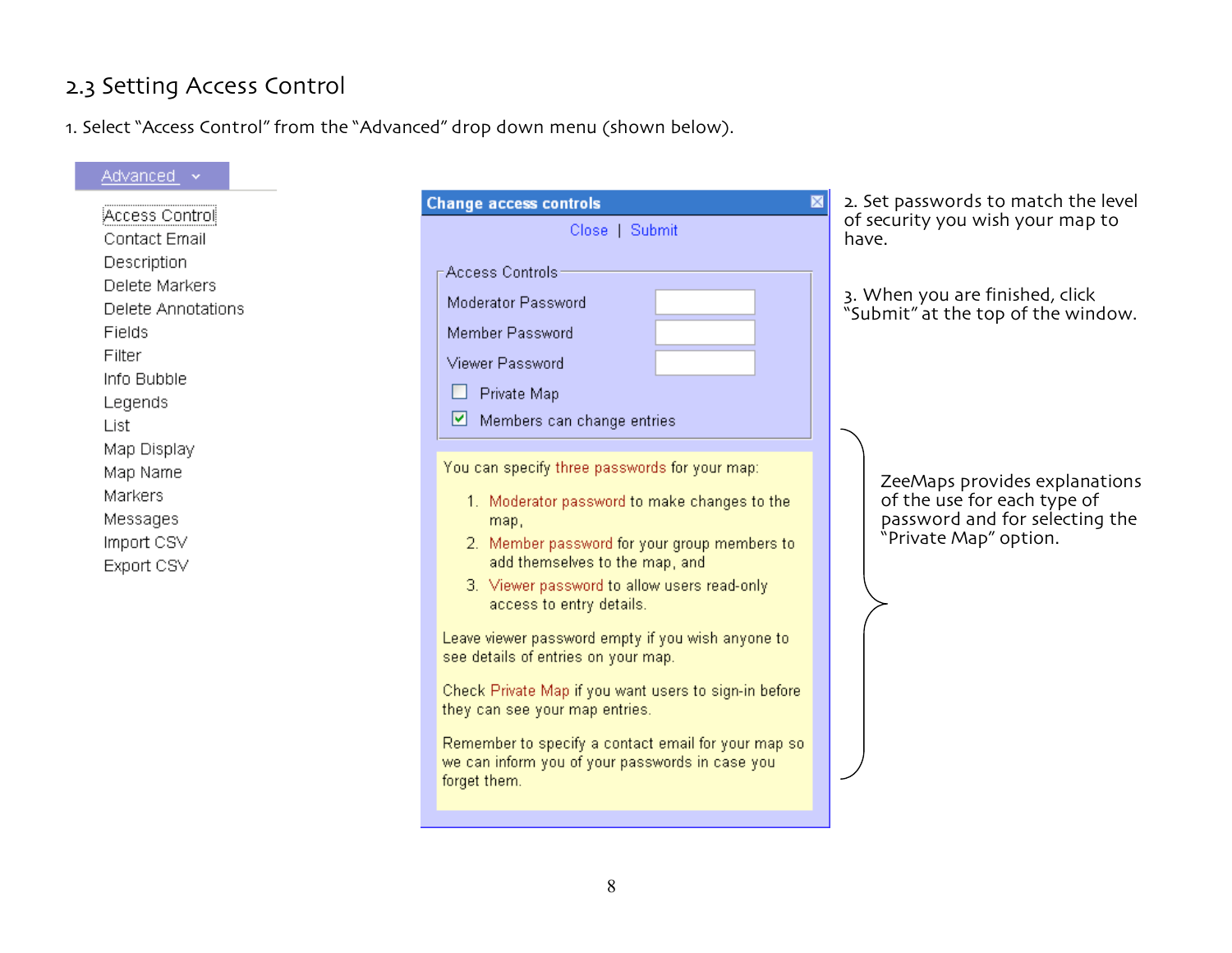### 2.4 Adding Markers

There are two ways to add locations onto your map. We will cover both methods in this section.

### Adding Markers Individually:

- 1. Click "Add Marker"  $\rightarrow$
- Add Marker

Add Annotation

Refresh. Advanced  $\sim$ 

2. A window (shown below) will appear for you to enter the individual location's information.

| $\star$<br>Title:<br>Address:<br>Postal Code:<br>City:<br>State<br>Country<br>v<br>We will try to determine the location from the above information.<br>Alternatively, you can Map Select a location OR, specify a<br>Latitude, Longitude:<br>More Information<br>Description:<br>Email:<br>Phone:<br>Website:<br>Marker Type:<br>red<br>v.<br>Photo<br>Browse<br>Browse | au yvui viiu,  |
|--------------------------------------------------------------------------------------------------------------------------------------------------------------------------------------------------------------------------------------------------------------------------------------------------------------------------------------------------------------------------|----------------|
|                                                                                                                                                                                                                                                                                                                                                                          |                |
|                                                                                                                                                                                                                                                                                                                                                                          |                |
|                                                                                                                                                                                                                                                                                                                                                                          |                |
|                                                                                                                                                                                                                                                                                                                                                                          |                |
|                                                                                                                                                                                                                                                                                                                                                                          |                |
|                                                                                                                                                                                                                                                                                                                                                                          |                |
|                                                                                                                                                                                                                                                                                                                                                                          |                |
|                                                                                                                                                                                                                                                                                                                                                                          |                |
|                                                                                                                                                                                                                                                                                                                                                                          |                |
|                                                                                                                                                                                                                                                                                                                                                                          |                |
|                                                                                                                                                                                                                                                                                                                                                                          |                |
|                                                                                                                                                                                                                                                                                                                                                                          |                |
|                                                                                                                                                                                                                                                                                                                                                                          |                |
|                                                                                                                                                                                                                                                                                                                                                                          |                |
|                                                                                                                                                                                                                                                                                                                                                                          |                |
|                                                                                                                                                                                                                                                                                                                                                                          |                |
|                                                                                                                                                                                                                                                                                                                                                                          |                |
|                                                                                                                                                                                                                                                                                                                                                                          |                |
|                                                                                                                                                                                                                                                                                                                                                                          |                |
|                                                                                                                                                                                                                                                                                                                                                                          | Or, Photo URL: |
|                                                                                                                                                                                                                                                                                                                                                                          | Audio          |
|                                                                                                                                                                                                                                                                                                                                                                          |                |
|                                                                                                                                                                                                                                                                                                                                                                          | Or, Audio URL: |

Title: Put the name of your location here (i.e. "Grandma's House" or Phil's Dry Cleaners")

Address: Type the street address of the location normally (i.e." 87 High St.)

City & Postal Code: Again, simply type the correct information for the location you are describing.

Latitude, Longitude: Unless you would like to use latitude and longitude coordinates for your location, leave this blank.

Description: Here, you can add a brief description of the location (i.e what function does the place have? What are its hours of operation? Who does it serve?)

Email: If there is an email address associated with the location, add it here (i.e. phil@philscleaners.com)

Phone: If applicable, enter the phone number for the location here.

Website: If applicable, enter the location's website here.

Marker Type: If you have chosen to categorize your locations on the map, choose a color for the location's marker here.

Photo: If you have a photo you wish to have appear when this marker is clicked on (like a picture of the location or an appropriate logo) click "Browse", locate the picture where it is saved on your computer, and select it to upload. Or, insert the web address of a picture available on the internet that you wish to use.

3. When you have finished filling out the appropriate information, click "Submit" at the bottom of the window.

Close | Reset | Submit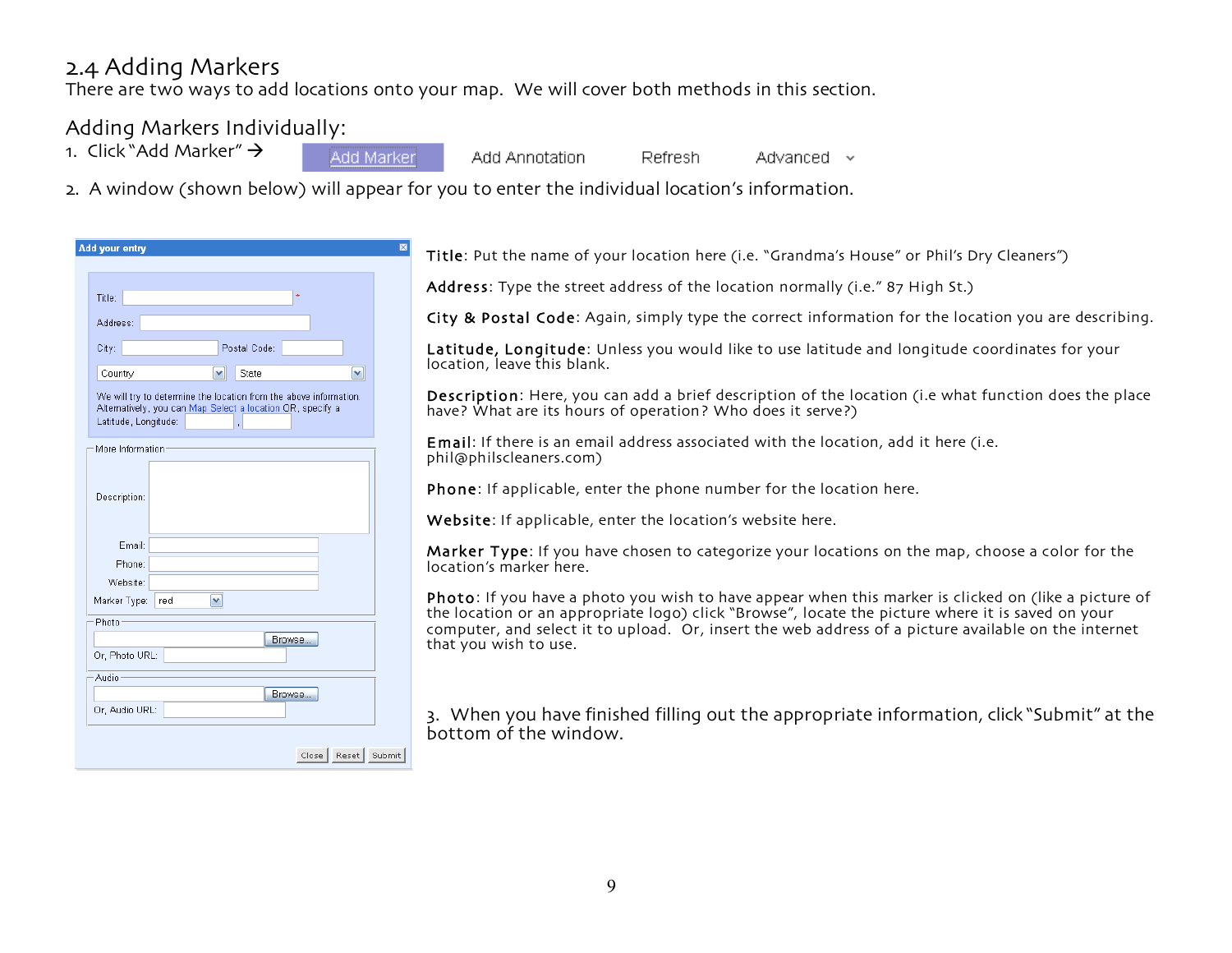### Adding Markers from an Excel File:

When you add markers in a batch upload from an excel file (or a "CSV" which stand for Comma Separated Values), all you have to do is create the excel file using the format explained below, and make sure not to use any commas!

#### Advanced **×** 1. Click the "Advanced" drop-down menu and select "Import CSV"<br>(for information on how to create and save CSV files in Excel, refer to the next page.) Access Control Contact Email **Import CSV**  $\sim$ Description Delete Markers 2. Click "Browse" and locate Submit a CSV file for importing Browse... the CSV file where it is saved Delete Annotations on your computer Fields Submit | Cancel Filter Info Bubble **Instructions** 3. Select it to be uploaded Create a Comma Separated Values (CSV) file from Excel, ACT!, Outlook or other programs. Your CSV file must have a Legends heading row, followed by one row for each map entry: List Name Street City State Country Zipcode Color **Photo URL** Telephone Email 1313  $(714)$ Map Display http://www...disney.jpg<sup>((14)</sup><br>533-6840 Disneyland Harbor Anaheim CA lus 92802-2398 Blue smith@w.org Blvd. Map Name Champ Eiffel lde Paris France 75007 Green http://www...eiffel.jpg "45-55-91-11" gerros@j.com Tower Mars Markers Messages The table above has two entries and one heading row. The heading row contains names of fields (e.g., Name and Street) Take note of the helpful for each entry. Import CSV information that ZeeMaps provides You must have at least one field called "Name". In addition, you must specify fields to determine the location of each entry. For US, Canada or UK entries, a location can be minimally specified by a postcode and country. For other for the CSV uploading process.Export CSV countries, we must have at least city and country. If you do not have the addresses for your entries, you also can specify 'Latitude' and 'Longitude' columns. Use a 'Color' heading for different colored markers. Currently, we support the colors: black, blue, brown, burgundy, cloud, forest, fuscia, green, grey, lavender, light blue, light green, light purple, light yellow, maize, mold, olive, orange, purple, red, red dust, sky, spring, sunset, teal, tree, white and yellow. Any heading that does not specify a name, location, color or Photo URL will define additional fields to be stored with each entry on your map. For the above table, Telephone and Email are additional fields for the two entries Sample Click here to download a sample file. To see the map from this file, please click here Note . Maximum file size allowed for import: 2 Mega bytes. . A large import (few thousand entries) can take a few hours. . You can generate a CSV file from your Outlook or ACT contacts, or from a spreadsheet (e.g., Excel). . For any questions, please do not hesitate to contact us at support at zeesource dot net.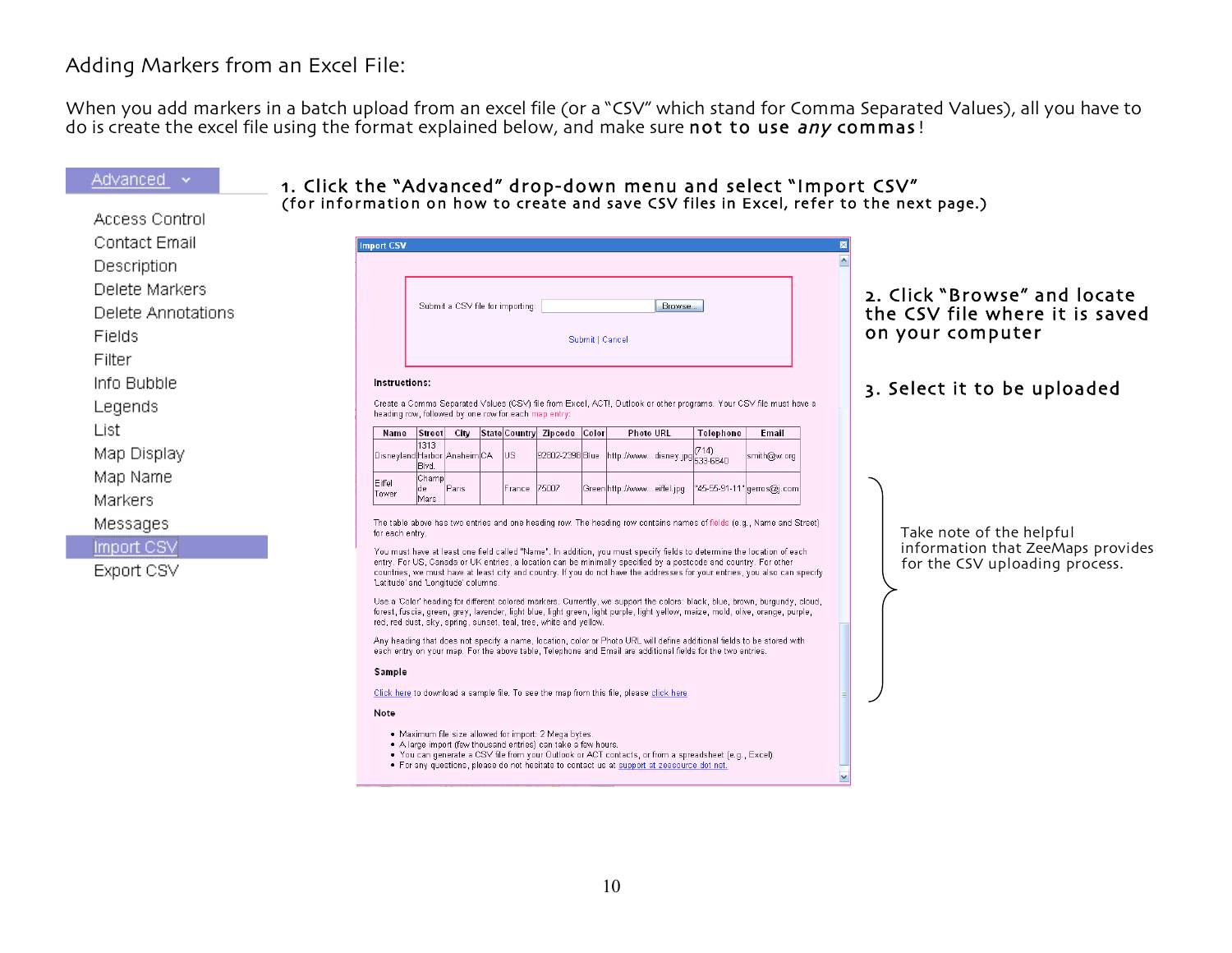### Adding Markers from an Excel File (continued):

If you are putting your locations into an excel document, ZeeMaps requires that you have columns for "name" "arrow color" "street address" "city" "state" and "zip". Below is an example of the excel file we used to make a map on Dry Cleaners in Hartford. Follow the format we used, and you should be fine!

|    | А                                 | В.           |                     | D             | Ε     | F   | G                         | H.                                      |
|----|-----------------------------------|--------------|---------------------|---------------|-------|-----|---------------------------|-----------------------------------------|
|    | Name                              | Arrow Color  | Street Address      | City          | State | Zip | Phone                     | Hours                                   |
|    | Esquire Cleaners                  | Yellow       | 5 S Main Street     | West Hartford | СT    |     | 6107 (860) 236-9293       | Mon-Fri: 8am - 7pm, Sat: 10am - 5pm.    |
|    | 3 Pressed 4 Time                  | Red          | 66 Southwood Rd     | Newington     | СT    |     | 6111 (860) 666-5823       | Mon-Sun: 8am - 7pm                      |
|    | 4 French Cleaners Inc.            | Green        | 935 Farmington Ave  | West Hartford | СT    |     | 6107 (860) 523-5211       | Mon-Fri: 8am - 7pm, Sat: 11am - 4pm     |
|    | 5   MZ Cleaners & Tailors         | Red          | 14 Hayes St         | Hartford      | СT    |     | 6103 (860) 527-8511       | Mon-Fri: 8am - 6pm, Sat: 10am - 5pm     |
| 6. | Sanitone Cleaners of Hartford     | Light Purple | 266 Prospect Ave    | Hartford      | СT    |     | 6106 (860) 523-5243       | Mon-Sat: 8am - 4pm, Sun: 10am - 2pm     |
|    | West Hartford Laundromat          | Blue         | 772 Farmington Ave  | West Hartford | СT    |     | 6119 (860) 232-0568       | Mon-Sun: 8am - 7pm                      |
| 8. | Topplus Dry Cleaners              | Green        | 34 Fenn Rd #B       | Newington     | СT    |     | 6111 (860) 666-8639)      | Mon-Sat: 8am - 4pm, Sun: 10am - 2pm     |
|    | 9 Q-P Cleaners                    | Green        | 581 Albany Ave      | Hartford      | СT    |     | 6112 (860) 247-9192       | Mon-Sat: 8am - 7pm                      |
|    | 10   Star Cleaners Inc.           | Light Purple | 1180 Broad St       | Hartford      | СT    |     | 06106-2314 (860) 527-1634 | Mon-Sat: 8am - 10pm, Sun: 10am - 6pm    |
|    | Budget One Hour Cleaners          | Green        | 298 Farmington Ave  | Hartford      | СT    |     | 6105 (860) 527-7766       | Mon-Sun: 8am - 7pm                      |
|    | 12 Battiston's                    | Light Purple | 352 Park Rd         | West Hartford | СT    |     | 6119 (860) 232-2443       | Mon-Fri: 8am - 7pm, Sat: 11am - 4pm     |
|    | 13   MZ Cleaners & Tailors        | Red          | 828 Maple Ave       | Hartford      | СT    |     | 6114 (860) 956-9211       | Mon-Fri: 8am - 6pm, Sat: 10am - 5pm     |
|    | 14   Maple Ave Laundromat         | Blue         | 901 Maple Ave       | Hartford      | СT    |     | 6114 (860) 956-6917       | Mon-Sun: 8am - 7pm                      |
|    | 15 New Mercury Cleaners & Tailors | Green        | 491 Farmington Ave  | Hartford      | СT    |     | 6105 (860) 232-0105       | Mon-Fri: 7am - 7pm, Sat: 10am - 4pm     |
|    | 16   Mercury Cleaners             | Green        | 999 Capitol Ave     | Hartford      | СT    |     | 6106 (860) 233-5038       | Mon-Fri: 7am - 7pm, Sat: 10am - 4pm.    |
|    | 17   Crown Cleaners               | Red          | 297 Franklin St     | Hartford      | СT    |     | 6114 (860) 296-1504       | Mon-Fri: 7am - 7pm, Sat: 10am - 4pm, Su |
|    | 18   Garment Care Cleaners        | Red          | 408 New Britain Ave | Hartford      | СT    |     | 6106 (860) 247-2995       | Mon-Fri: 8am - 7pm, Sat: 10am - 5pm     |
|    | 19   Garment Care Cleaners        | Red          | 691 Blue Hills Ave  | Hartford      | СT    |     | 6112 (660) 242-2003       | Mon-Fri: 8am - 7pm, Sat: 10am - 5pm     |
|    | 20 Dry Kleaning by McKleans       | Green        | 2477 Albany Ave     | Hartford      | СT    |     | 6117 (860) 523-8406       | Mon-Sat: 8am - 10pm, Sun: 10am - 6pm    |
|    | 21 Battiston's                    | Light Purple | 610 Silas Deane Hwy | Hartford      | СT    |     | 6109 (860) 529-4888       | Mon-Fri: 8am - 7pm, Sat: 11am - 4pm     |
|    | 22 Fred's Cleaners                | Red          | 624 Blue Hills Ave  | Hartford      | СT    |     | 6112 (860) 242-7652       | Mon-Fri: 8am - 6pm, Sat: 10am - 5pm     |
|    | 23 Garment Care Cleaners          | Red          | 691 Blue Hills Ave  | Hartford      | СT    |     | 6112 (860) 242-2003       | Mon-Fri: 8am - 7pm, Sat: 10am - 5pm     |

When you are completely finished with your excel file, click "File" and "Save As" in Excel. Select "CSV (Comma delimited)" from the "Save as type" menu at the bottom of the window. This will make your excel sheet all ready to be uploaded onto ZeeMaps!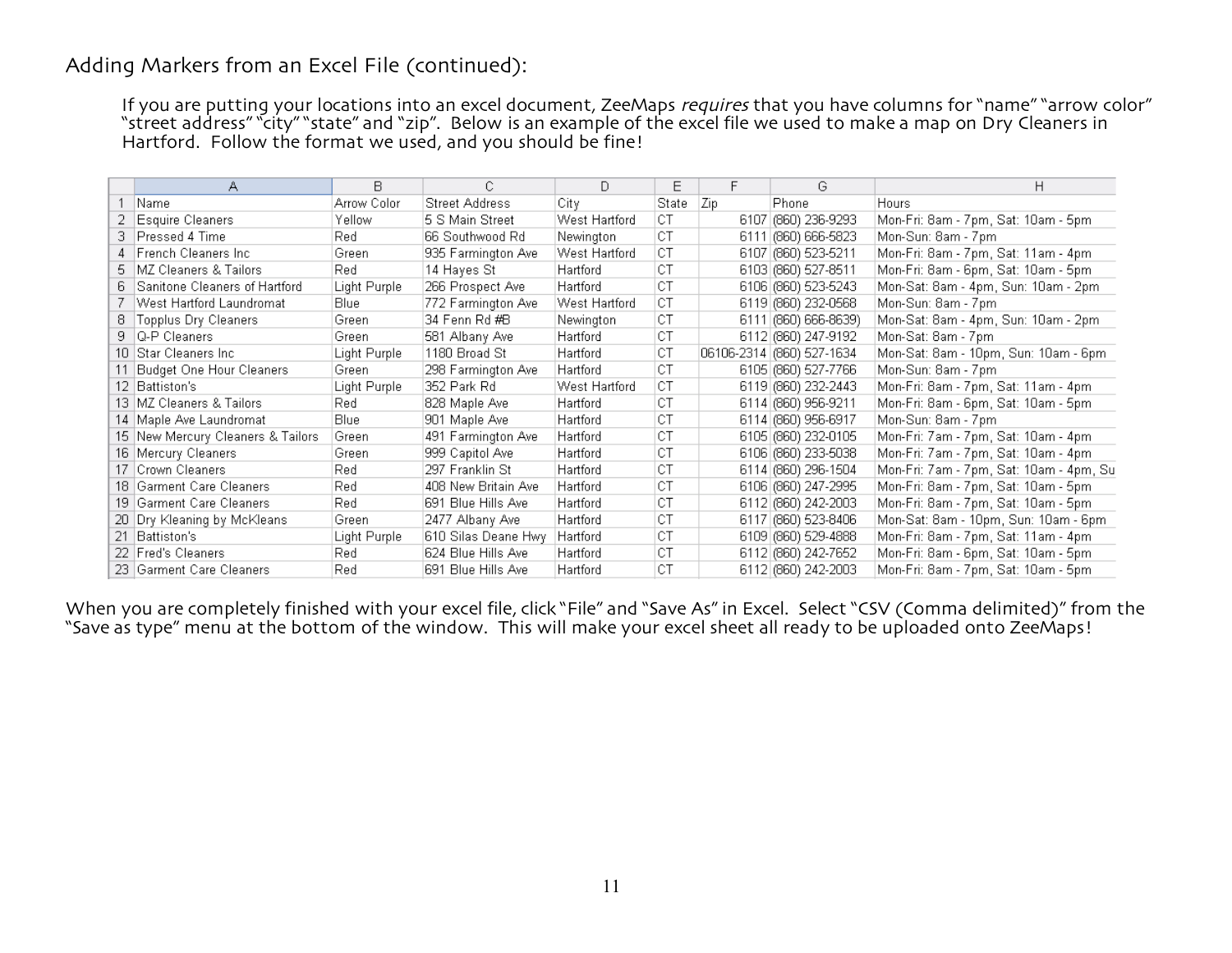# 2.5 Changing the Fields of the Markers

Advanced v

Map Name Markers Messages Import CSV Export CSV 1. Select "Fields" from the "Advanced" drop-down menu.

| Access Control     | <b>Entry fields</b>                                  |        |
|--------------------|------------------------------------------------------|--------|
| Contact Email      | Fields to associate with each map entry:             |        |
| Description        | Description<br>Email<br>$\checkmark$<br>$\checkmark$ |        |
| Delete Markers     | Website<br>Phone<br>v<br>×                           |        |
| Delete Annotations | Hours<br>٧                                           |        |
| <b>Fields</b>      | v<br>v                                               |        |
| Filter             | v<br>v                                               |        |
| Info Bubble        | ٧<br>$\checkmark$                                    |        |
| Legends            |                                                      |        |
| List               | Close<br>Reset                                       | Submit |
| Map Display        |                                                      |        |

2. In the window that appears, type the heading for each piece of information you want to have displayed in your info bubbles for each location (i.e. we wanted to have "Description," "Phone," "Hours," "Email" and "Website").

When you are done, click "Submit".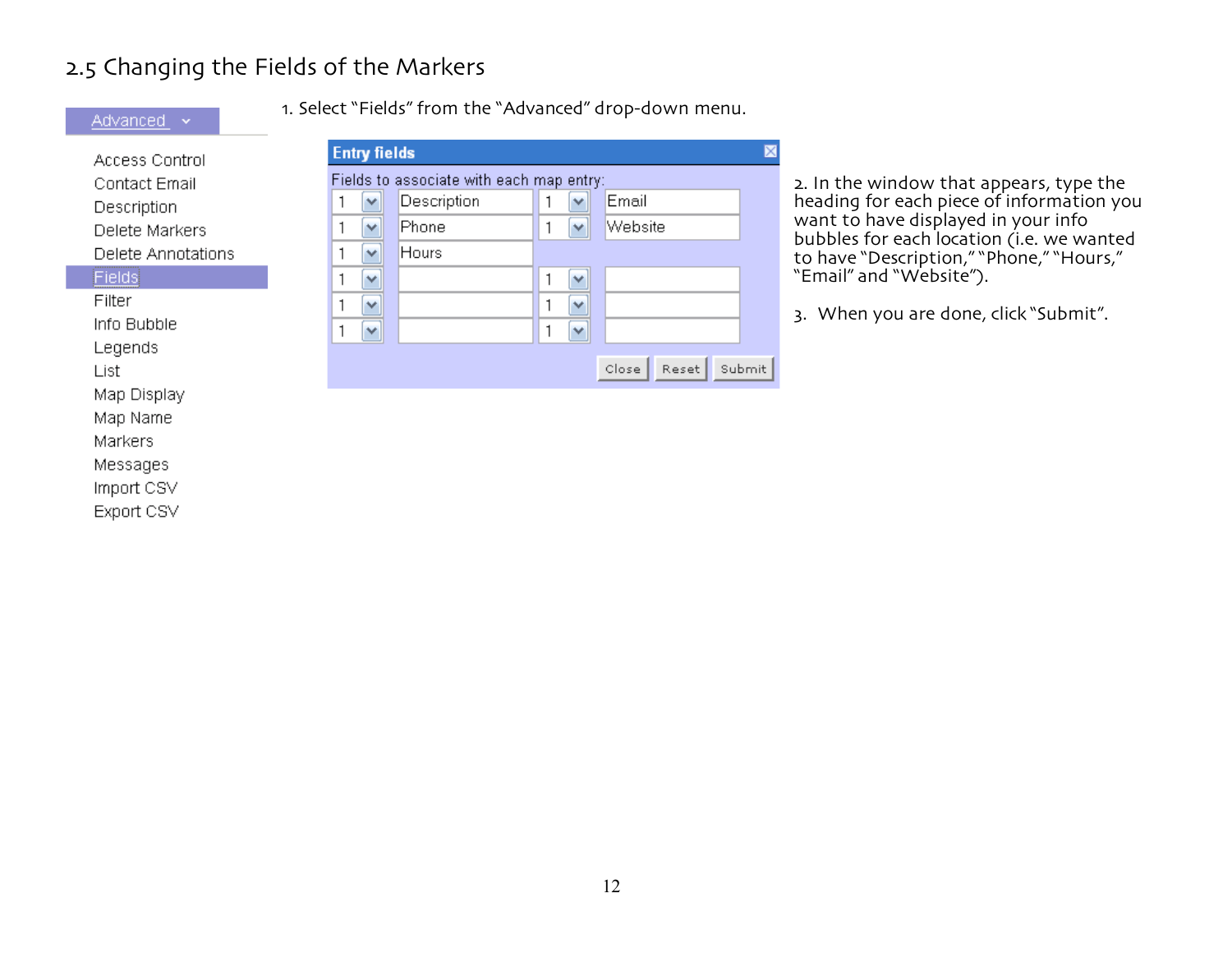# 2.6 Adding Annotations

1. Select "Add Annotation" from the menu bar at the top of the map.



3. Click on the area you wish to add the annotation to.



4. Type the annotation in the box that appears (shown at left and below). You can also change the color and size of the font, as well as the level at which the annotation will be visible.

| <b>Create annotation</b>                                                                                                                                | <b>Create annotation</b>                                                                                                                                      |                                                                                                                                                   |               |
|---------------------------------------------------------------------------------------------------------------------------------------------------------|---------------------------------------------------------------------------------------------------------------------------------------------------------------|---------------------------------------------------------------------------------------------------------------------------------------------------|---------------|
| Annotation:<br>My Neighborhood<br>$\checkmark$<br>Size:<br>small<br>Color: black<br>$\checkmark$<br>black.<br>Show:<br>v<br>red<br>Add<br>green<br>blue | Annotation:<br>My Neighborhood<br>Size: small<br>black<br>$\checkmark$<br>Color:<br>$\sim$<br>small<br>All<br>Show at level:<br>medium<br>Close   Ad<br>large | <b>Create annotation</b><br>Annotation:<br>My Neighborhood<br>$\vee$ Size:<br>black<br>small<br>Color:<br><br>Show at level:<br>Αll<br>v<br>I All | $\times$<br>× |
| orange<br>purple                                                                                                                                        |                                                                                                                                                               | House<br>Street<br>City<br>State                                                                                                                  |               |

Country Continent World Planet

5. When you are finished, click "Add".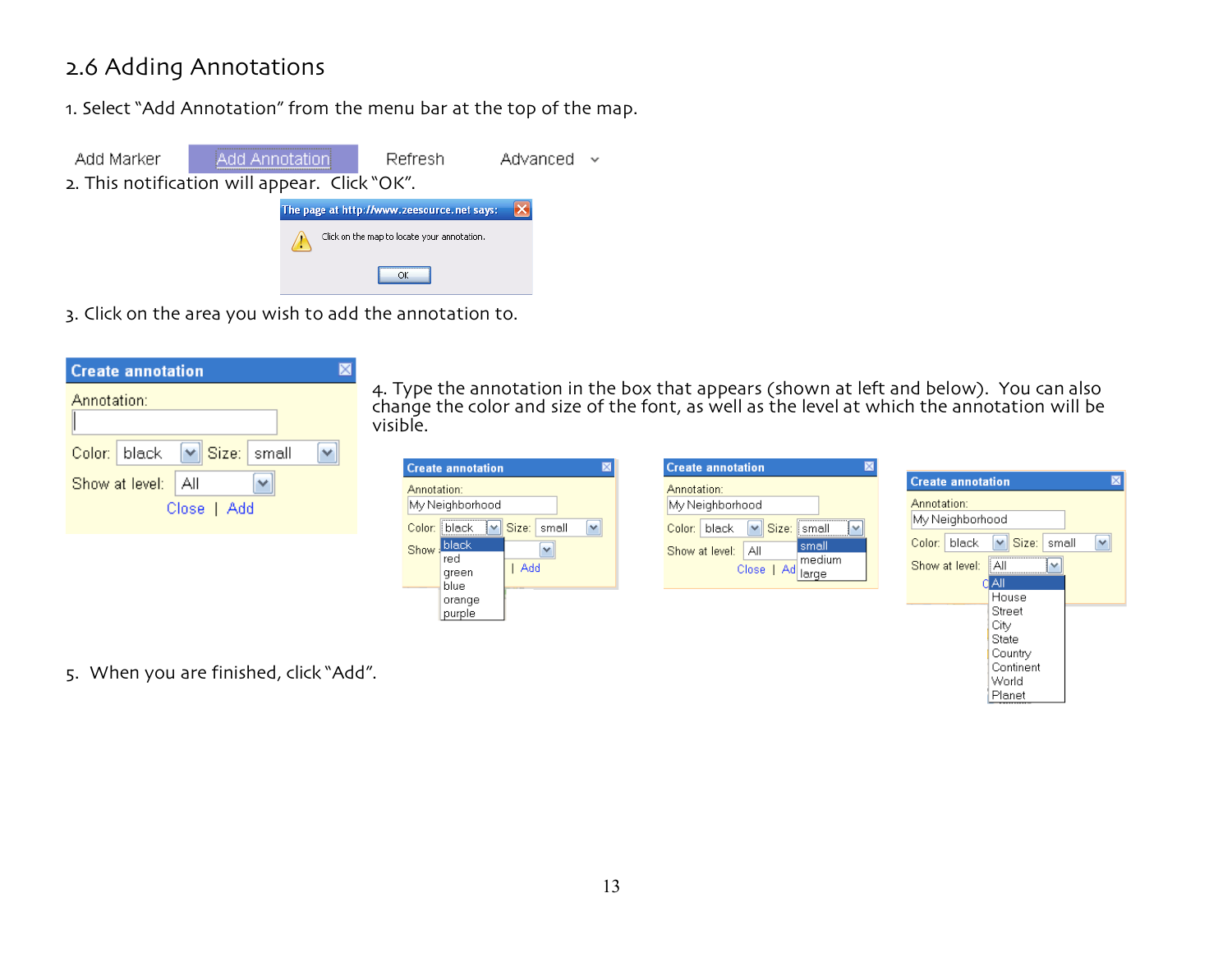# Chapter 3: Making Your Map Just How You Want It

Covered in this chapter: 3.1 Deleting Markers 3.2 Deleting Annotations 3.3 Filter 3.4 Info Bubble 3.5 Legends 3.6 Map Display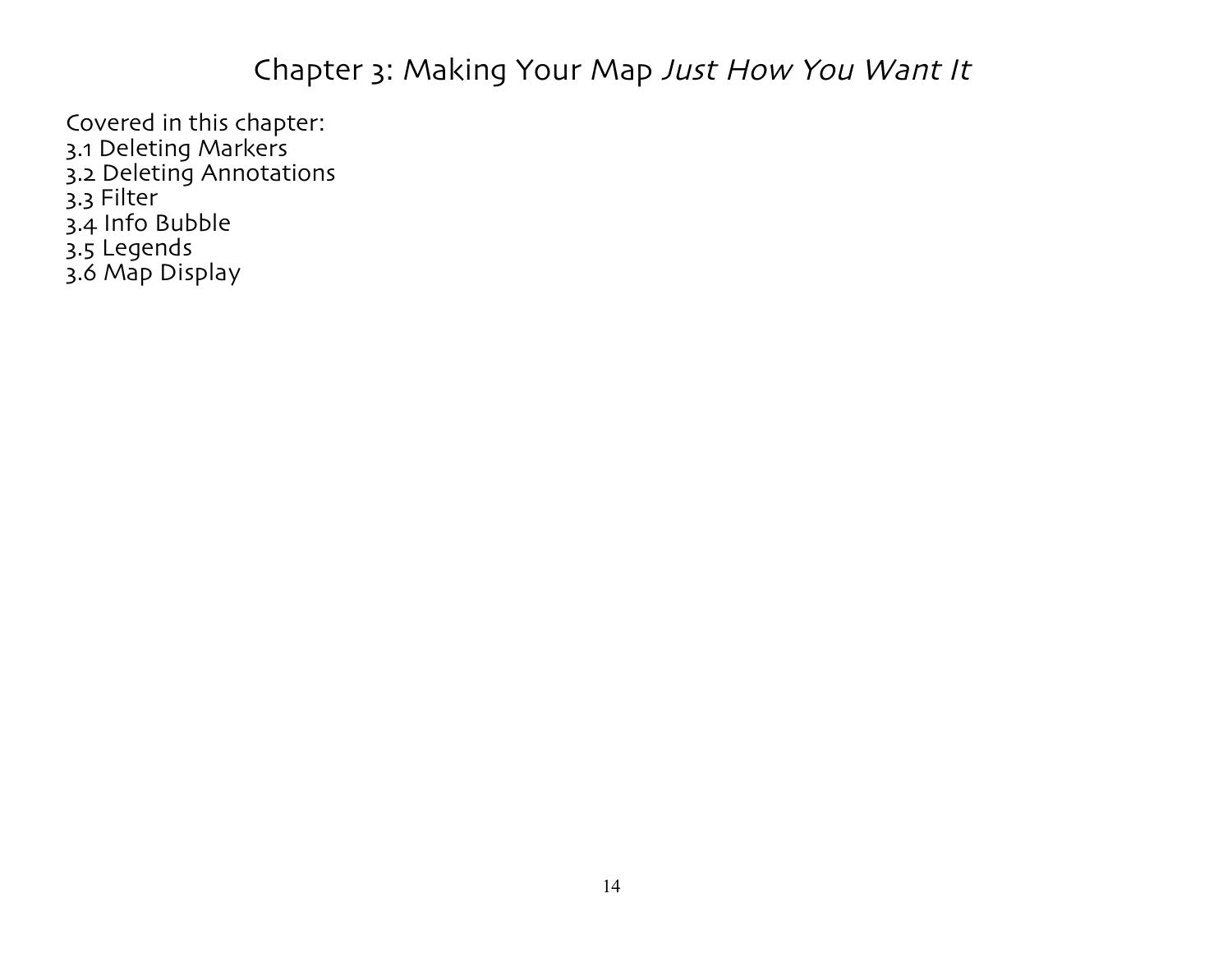# 3.1 Deleting Markers

1. Select "Delete Markers" from the "Advanced" dropdown menu (shown below):

| Advanced           |
|--------------------|
| Access Control     |
|                    |
| Contact Email      |
| Description        |
| Delete Markers     |
| Delete Annotations |
| Fields             |
| Filter             |
| Info Bubble        |
| Legends            |
| List               |
| Map Display        |
| Map Name           |
| Markers            |
| Messages           |
| Import CSV         |
| Export CSV         |
|                    |

2. From the list of locations currently on your map that appears, check the boxes next to the markers you wish to delete from your map (see example below):

| <b>Remove Entries</b>               |   |
|-------------------------------------|---|
| select to remove                    |   |
| $\Box$ Battiston's                  |   |
| $\Box$ Battiston's (1)              |   |
| Budget One Hour Cleaners            |   |
| Crown Cleaners                      |   |
| □ Dry Kleaning by McKleans          |   |
| Esquire Cleaners                    |   |
| $\square$ Fred's Cleaners           |   |
| $\Box$ French Cleaners Inc          |   |
| Garment Care Cleaners               |   |
| Garment Care Cleaners (1)           | Ξ |
| Maple Ave Laundromat                |   |
| Mercury Cleaners                    |   |
| MZ Cleaners & Tailors               |   |
| ∐ New Mercury Cleaners &<br>Tailors |   |
| $\Box$ Pressed 4 Time               |   |
| $\Box$ Q-P Cleaners                 |   |
| Sanitone Cleaners of Hartford       |   |
| $\Box$ Star Cleaners Inc            |   |
| □ Topplus Drγ Cleaners              |   |
| Close   Remove                      |   |

3. When you have selected all the boxes you want to remove, click "Remove" at the bottom of the window.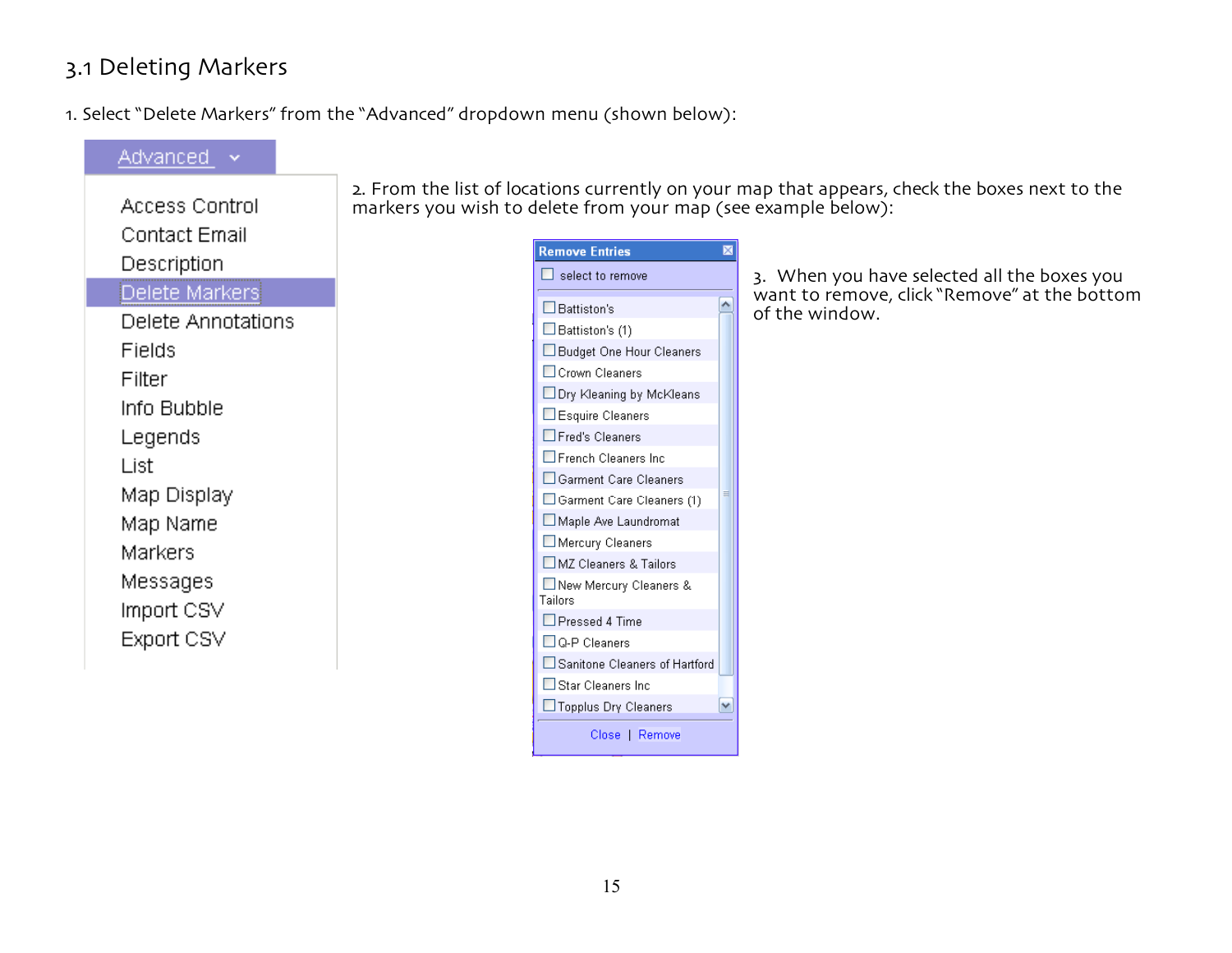# 3.2 Deleting Annotations

1. Select "Delete Annotation" from the "Advanced" dropdown menus (shown below) s

| Advanced Y         |                                          |                                                                                           |
|--------------------|------------------------------------------|-------------------------------------------------------------------------------------------|
| Access Control     |                                          |                                                                                           |
| Contact Email      |                                          |                                                                                           |
| Description        | <b>Remove annotations</b><br>$\boxtimes$ |                                                                                           |
| Delete Markers     | Select to remove                         | 2. From the window that appears, check the<br>boxes next to the annotation(s) you wish to |
| Delete Annotations | My Neighborhood (All levels)             | remove (In our example, we had only one<br>annotation called "My Neighborhood" to         |
| Fields             |                                          | remove).                                                                                  |
| Filter             |                                          |                                                                                           |
| Info Bubble        |                                          | 3. When you have selected all the annotations                                             |
| Legends            | Close   Remove Selected                  | to remove, click "Remove Selected" at the<br>bottom of the window.                        |
| List               |                                          |                                                                                           |
| Map Display        |                                          |                                                                                           |
| Map Name           |                                          |                                                                                           |
| <b>Markers</b>     |                                          |                                                                                           |
| Messages           |                                          |                                                                                           |
| Import CSV         |                                          |                                                                                           |
| Export CSV         |                                          |                                                                                           |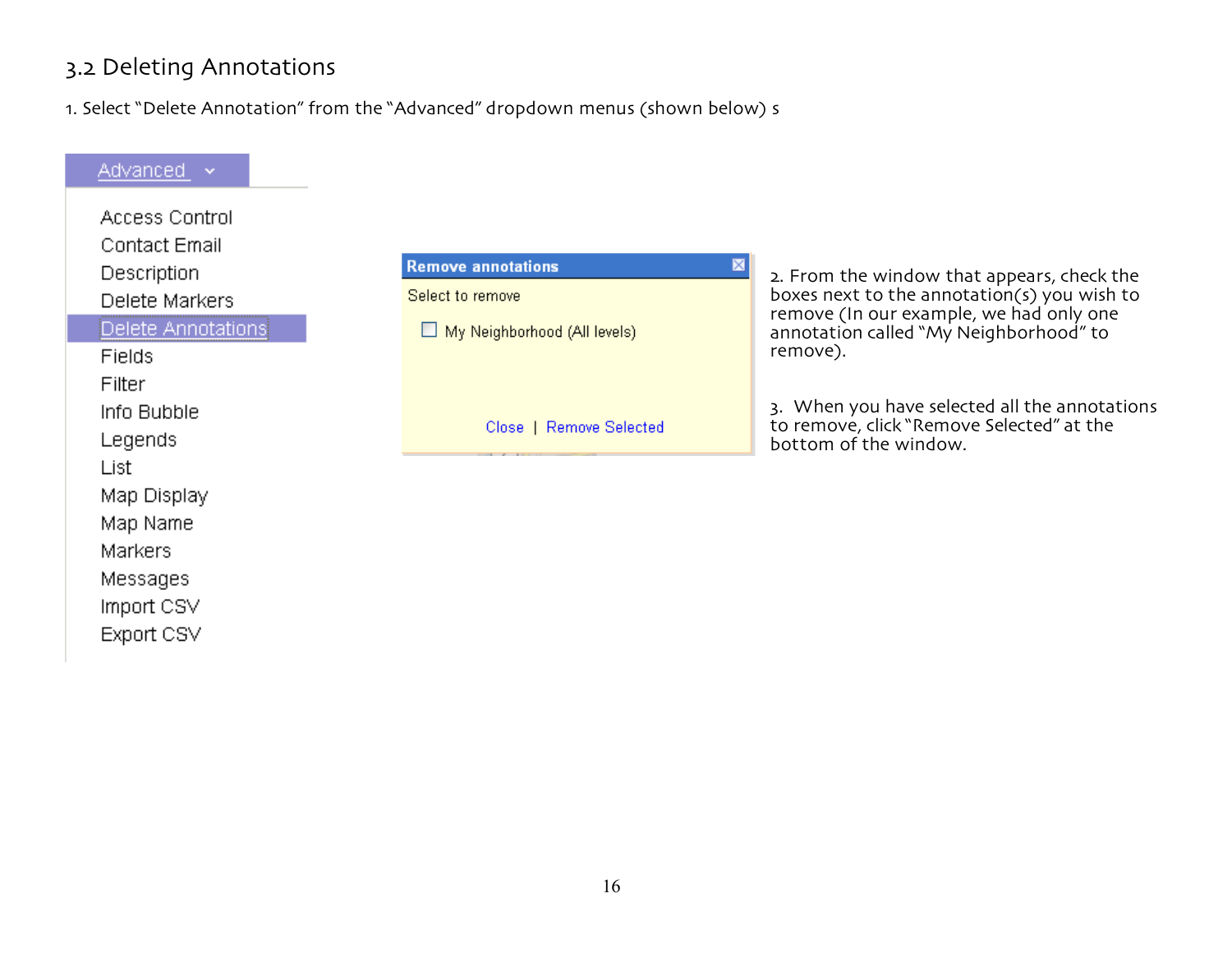# 3.3 Filter

With the Filter option, you can choose which markers to be selected on your map according to country, state, or description.

1. Select "Filter" from the "Advanced" dropdown menu (shown below).



2. In the window that appears, select the markers that you wish to be represented on the map using the qualifications that you can change from any of the 4 dropdown menus. You can cgo back

> 3. When you have set the qualifications for which markers<br>to be shown on your map, click "Apply" at the bottom of the window. When you are finished,<br>click "Close".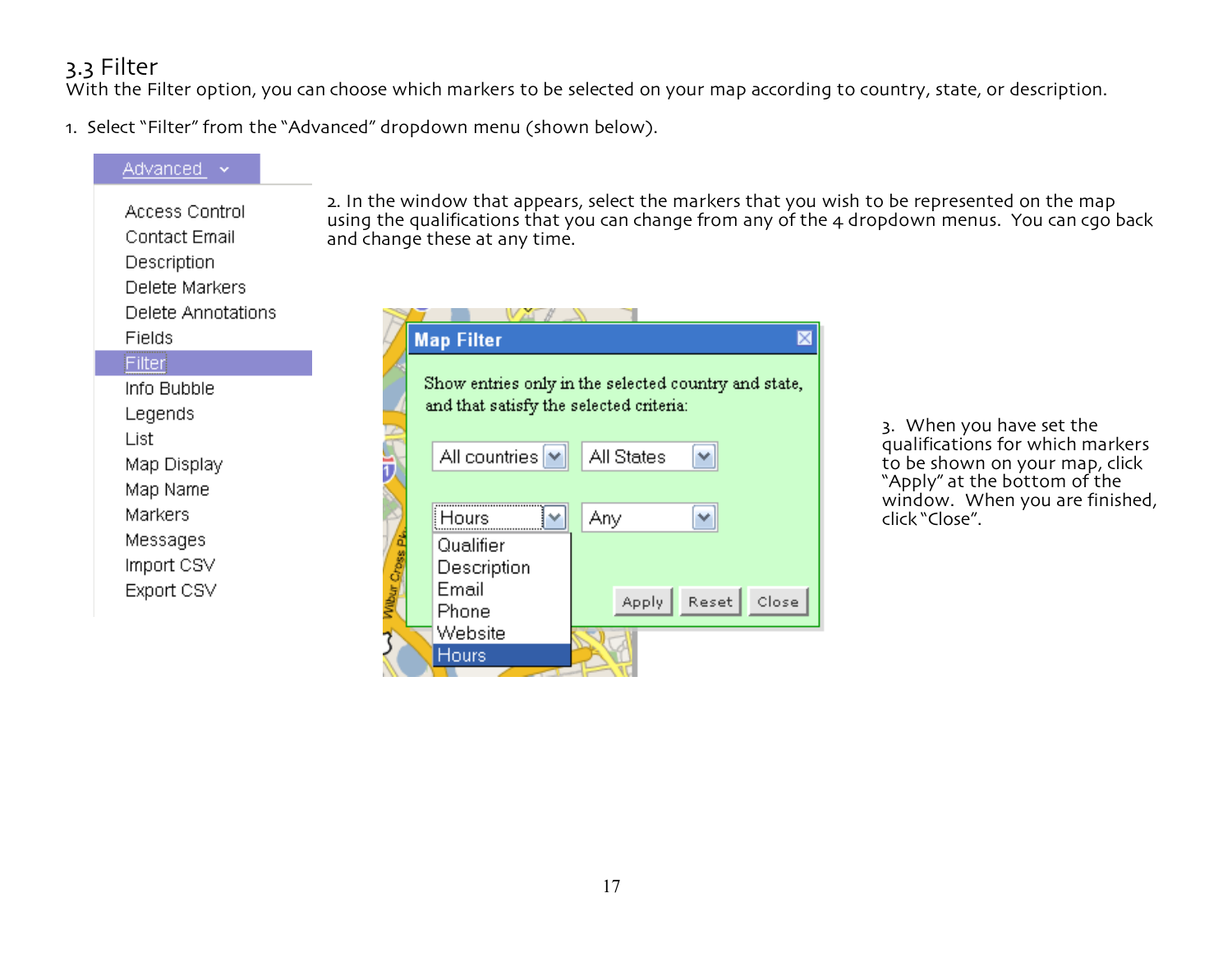# 3.4 Info Bubble

1. Select "Info Bubble" from the "Advanced" dropdown menu (shown below):

#### Advanced v 2. In the window that appears, select the information that you wish to be included in the bubbles that pop up when you click on a marker on your map. Access Control Contact Email **Information bubble**  $\mathbin{\times}$ Description Delete Markers  $\triangleright$  Include direction links ⊻ Include print icon Delete Annotations  $\vee$  Include location header M Include field names **Fields** Do not automatically start audio Filter Info Bubble Photo width 75 height 75  $\checkmark$ Legends List Reset Submit Close Map Display Map Name Check "Include direction links" if you wish to have a place to click within the info bubble to get driving Markers directions to the location. Messages Check "Include location header" if you wish to have the name of the marker (i.e. "Battison's Dry Import CSV Cleaners") displayed at the top of the info bubble. Export CSV Check "Include print icon" if you want to include the picture of the location (if you uploaded one for the location) within the info bubble.

Check "Include field names" if you want the names of the fields (i.e. "phone number" "street address" etc.) to be displayed within the info bubble.

Use the "Photo Width" space to change the size of the photo (if you have uploaded one).

\*\*To set all of these options back to the default, click "Reset" at the bottom of the window.

3. When you are finished, click "Submit"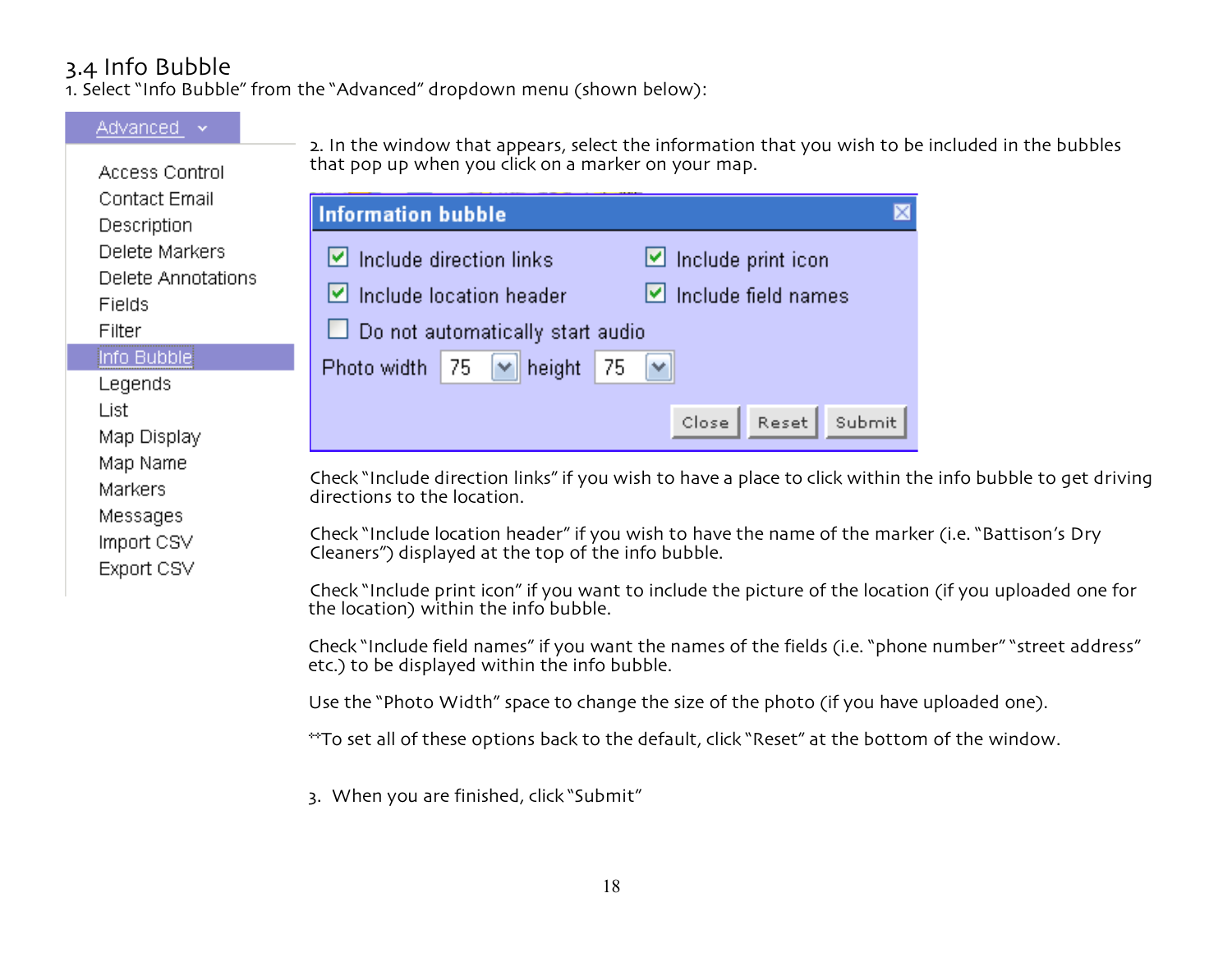### 3.5 Legends

If you used different colors to categorize your different types of markers, use the legend function to let your map viewers know which are which.

1. Select "Legends" from the "Advanced" dropdown menu (shown below):

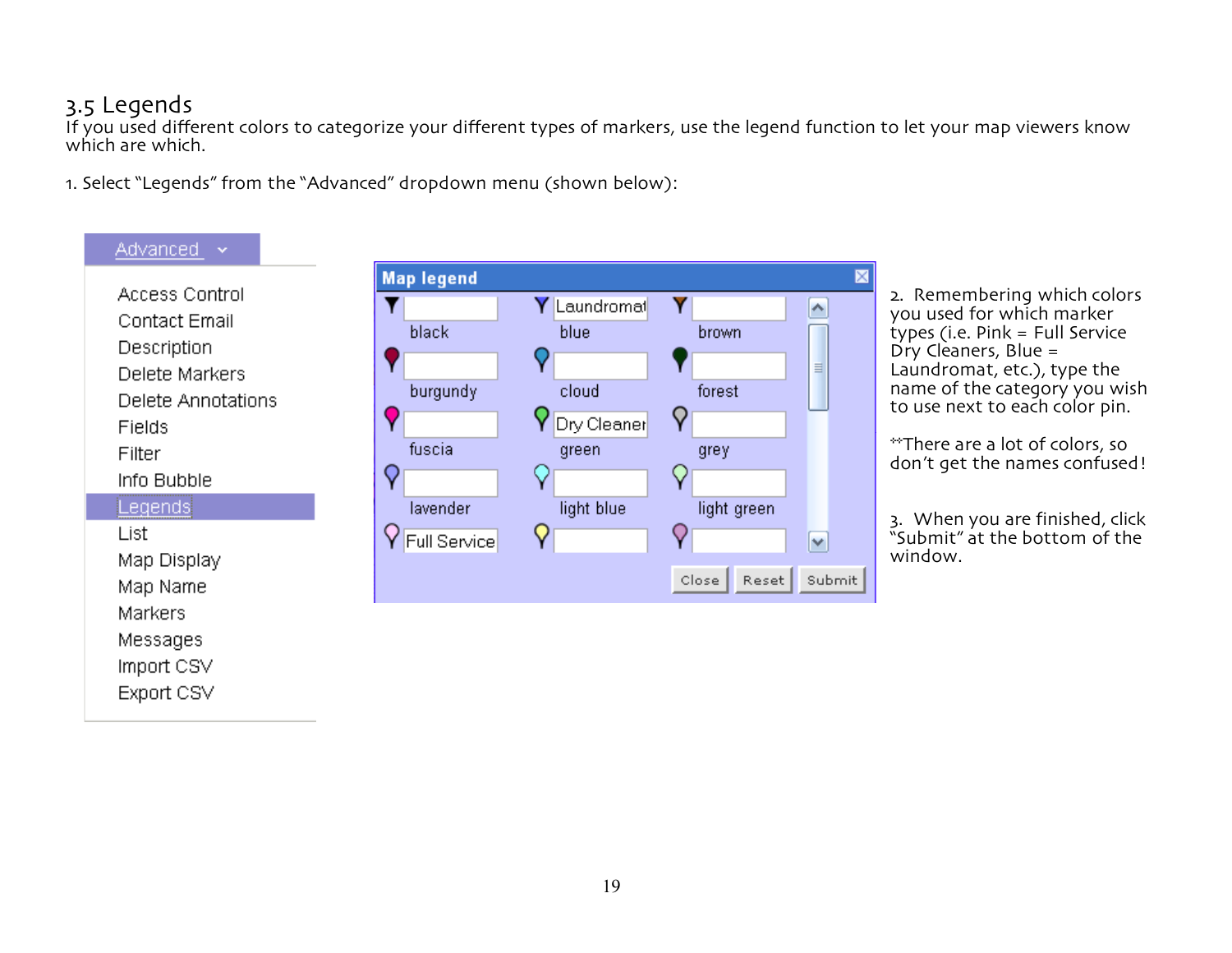# 3.6 Map Display

1. Click "Map Display" under the "Advanced" dropdown menu (shown below):



3. When you are finished, click "Submit" to save your settings.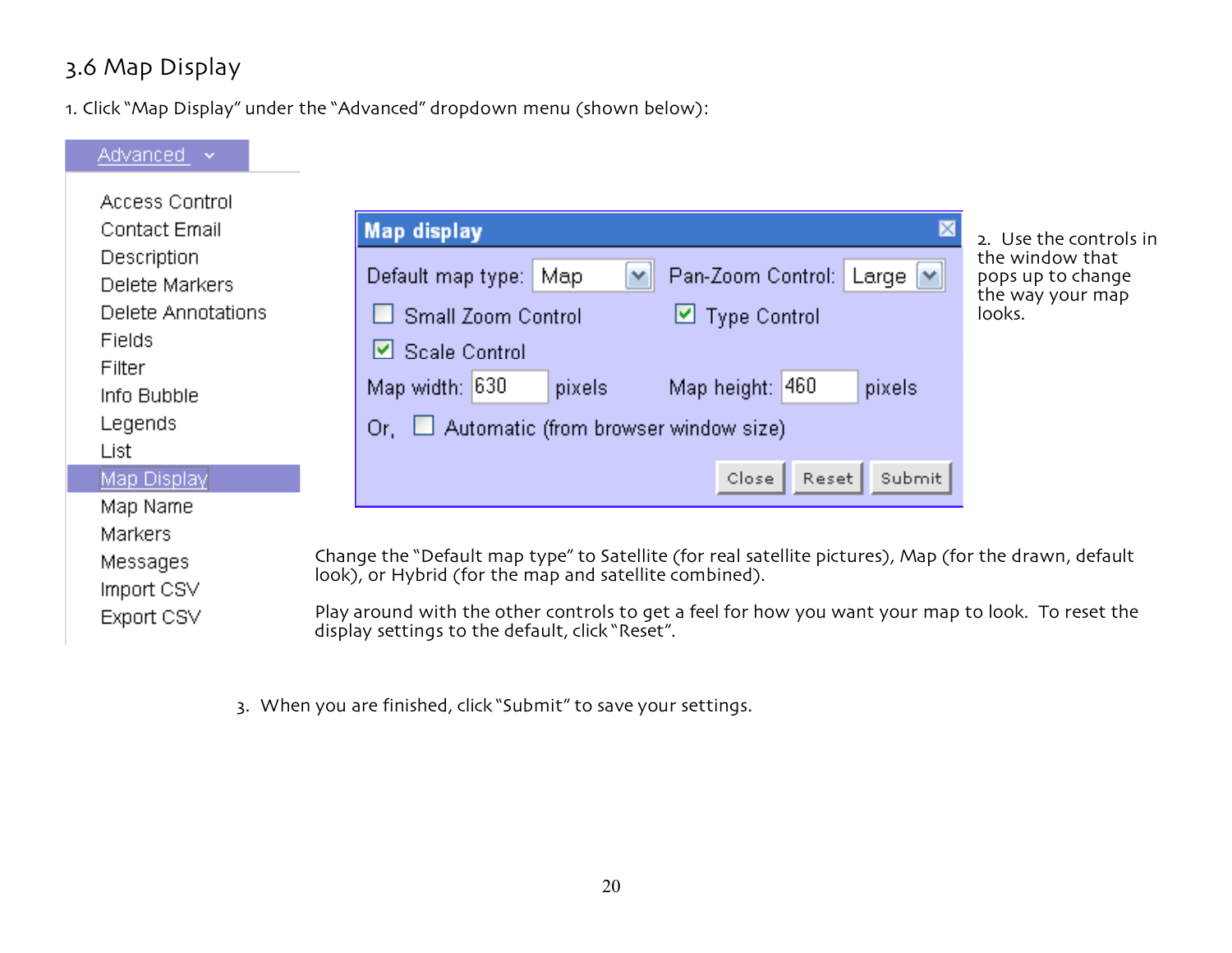# Chapter 4: Wrapping Up

You can go back and work on your map any time, just remember the name or save the link to it. Sign in using the moderator password (if you set one) and you're ready to make any changes you may want to!

To go back and work on your map, or to view it, use the map's website address (which was the address in the browser when ou were working on your map, and was also emailed to the email address you provided when you created the map).

The address for our Dry Cleaners map was:



If you have forgotten the address to your map, you can also search for your map by the name you gave it in the beginning, using the search option on the top of the ZeeMaps page, or on the ZeeMaps homepage (shown below):

|                        | Explore over 20,000 maps by |
|------------------------|-----------------------------|
| map name               | GO                          |
| location               | GO                          |
| Or, re-visit your maps |                             |

If you have questions, don't hesitate to contact the folks at ZeeMaps (click "Contact" at the bottom of any ZeeMaps page). Or, email the authors of this guide at devlin.hughes@trincoll.edu or brett.jackson@trincoll.edu .